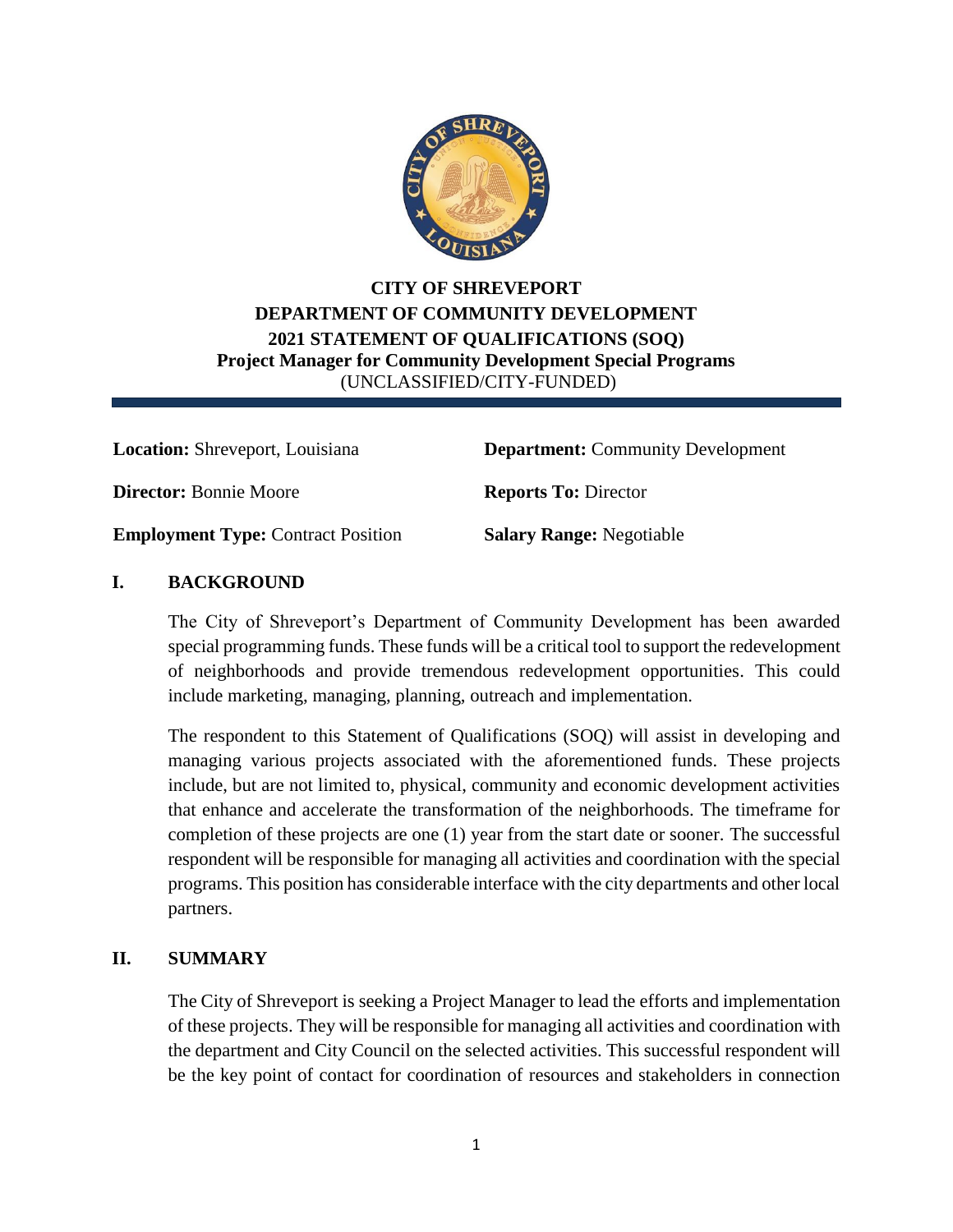with the program activities. This position has considerable interface with city departments and other local partners.

The respondent must work a minimum of eighty (80) hours per month at an hourly or monthly rate agreeable by all parties. The successful respondent will report directly to the director or designee.

## **A. ESSENTIAL DUTIES:**

- Work to determine the scope of work and outcomes of each project;
- Work with Legal to develop contracts between the non-profit organizations and the city;
- Ensure that the funds are used in accordance with public standards;
- Leads and oversees the coordination and implementation of the various projects;
- Attend meetings and provides updates to the Administration, City Council and Department of Community Development on a quarterly basis;
- Builds and maintains constructive and effective relationships with the various partners and neighborhoods groups;
- Look for additional resources and opportunities to ensure that program goals and outcomes are achieved; and,
- Develops clear, concise and comprehensive reports on the progress of the engagement goals for the project.

## **B. QUALIFICATIONS:**

- Bachelor's Degree required in Human Services Administration/Project Management or related field from an accredited college or university;
- Master's Degree preferred;
- Must have extensive experience working with and cultivating relationships with community partners, governmental entities, residents, neighborhood associations, faith-based organizations, and local businesses;
- At least three (3) years of practical knowledge in project management and public engagement are required;
- At least three (3) years of experience in program compliance and reporting; and,
- Excellent verbal and written communication skills.

## **C. ADDITIONAL QUALIFICATIONS:**

- Must be a self-starter, energetic, innovative leader with excellent communication and presentation skills;
- Must have great interaction skills and ability to work with diverse groups; and,
- Must have strong analytical and technical skills.